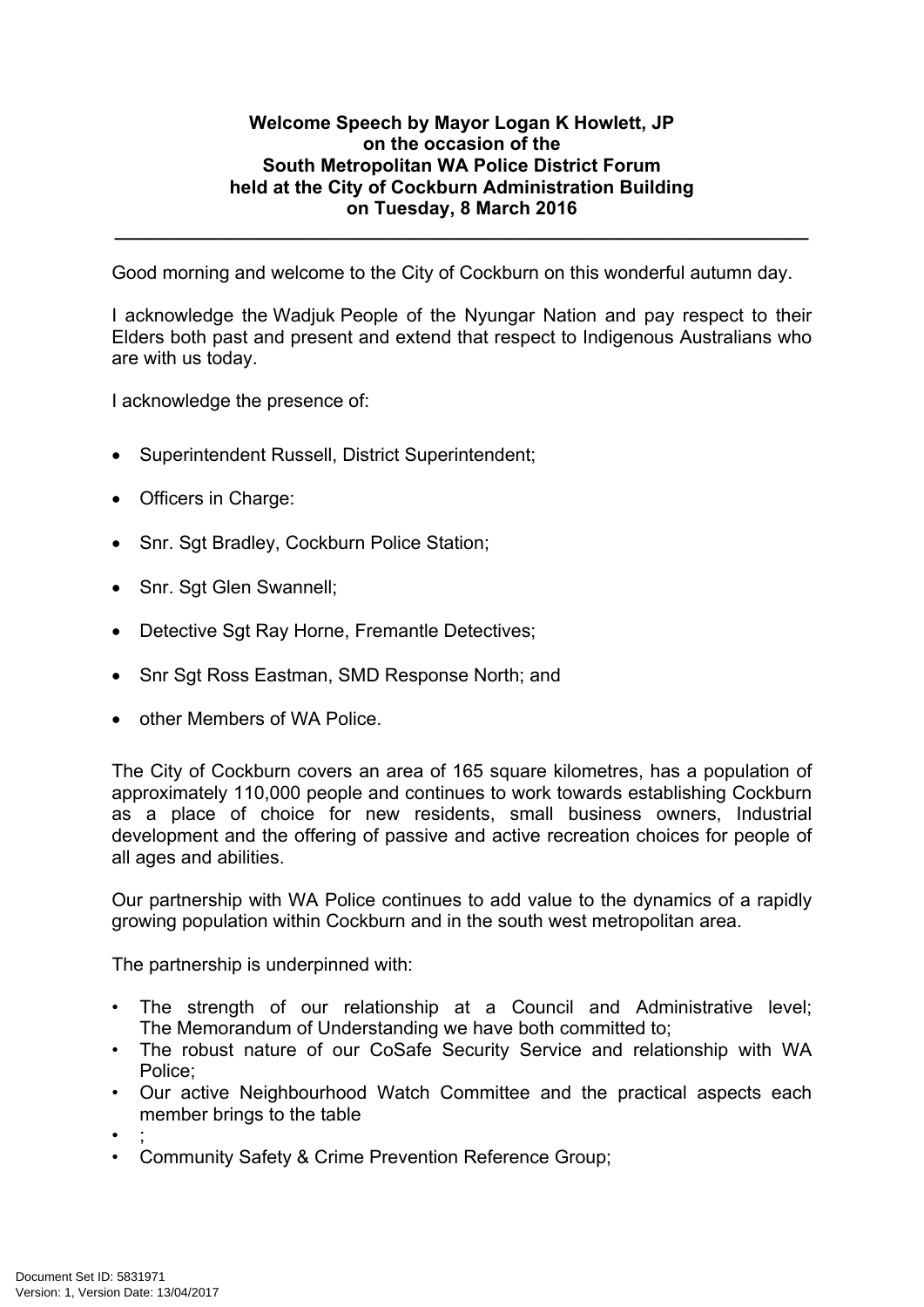- The continuing rollout of the City's CCTV network and moveable cameras (over 150 cameras);
- Our Local Emergency Management Committee and the practical aspects of the responsibility of the members;
- The positive relationship of our volunteer emergency service volunteers with WA Police;
- The work done by the City's Aboriginal Reference Group;
- The City's Reconciliation Action Plan, one of the first in Australia (2011);
- Funding and support for our community groups, residents groups, sporting groups, cultural groups and service organisations;
- The provision of a ongoing capital works program that seeks to provide new facilities and upgrades existing facilities ie Integrated Health and Community Facility; Cockburn Volunteer Emergency Services Facility; Success Sport & Community Facility; CCW Regional Aquatic & Recreational Facility & the new home for the Dockers;
- Ongoing engagement with our community in terms of strategic planning and determination of
- Engagement with School communities
- Youth Centre at Success with various outreach programs;
- Seniors Centres and various activities;
- Free community events throughout the year ie Jebediah concert, Mental as Anything concert; food festivals, Coogee Beach Festival, Australia Day Big Aussie Breakfast; activities in libraries etc;
- Working closely with developers to design new estates that incorporate passive surveillance; and a myriad of other activities.

CoSafe statistics include:

- New 3 year contract with Wilson Security from 1 July 2015;
- 5 cars now up from 4 patrolling 24/7;
- Patrols, holiday watch requests, security alerts from residents, target alerts requested by WA Police and internal departmental requests
- Attend community meetings and events
- Over 7,000 jobs and over 700 call-outs per month

The City is also looking forward to the opening of the Police Hub at Cockburn Central within a short distance of the Department of Fire & Emergency Services facility.

In closing, there is more that we can all do to improve the health, well-being, connectivity, safety and security of the communities that we live in.

The loss of life that occurred on our roads over the Labor Day Weekend will long impact on the families, friends and communities where those people came from both here and overseas.

So to the impact of alcohol and drugs that seems to permeate our neighbourhoods and that leave lifelong scars - add to the growing number of domestic violence incidents and forever change the lives of those who experience such trauma.